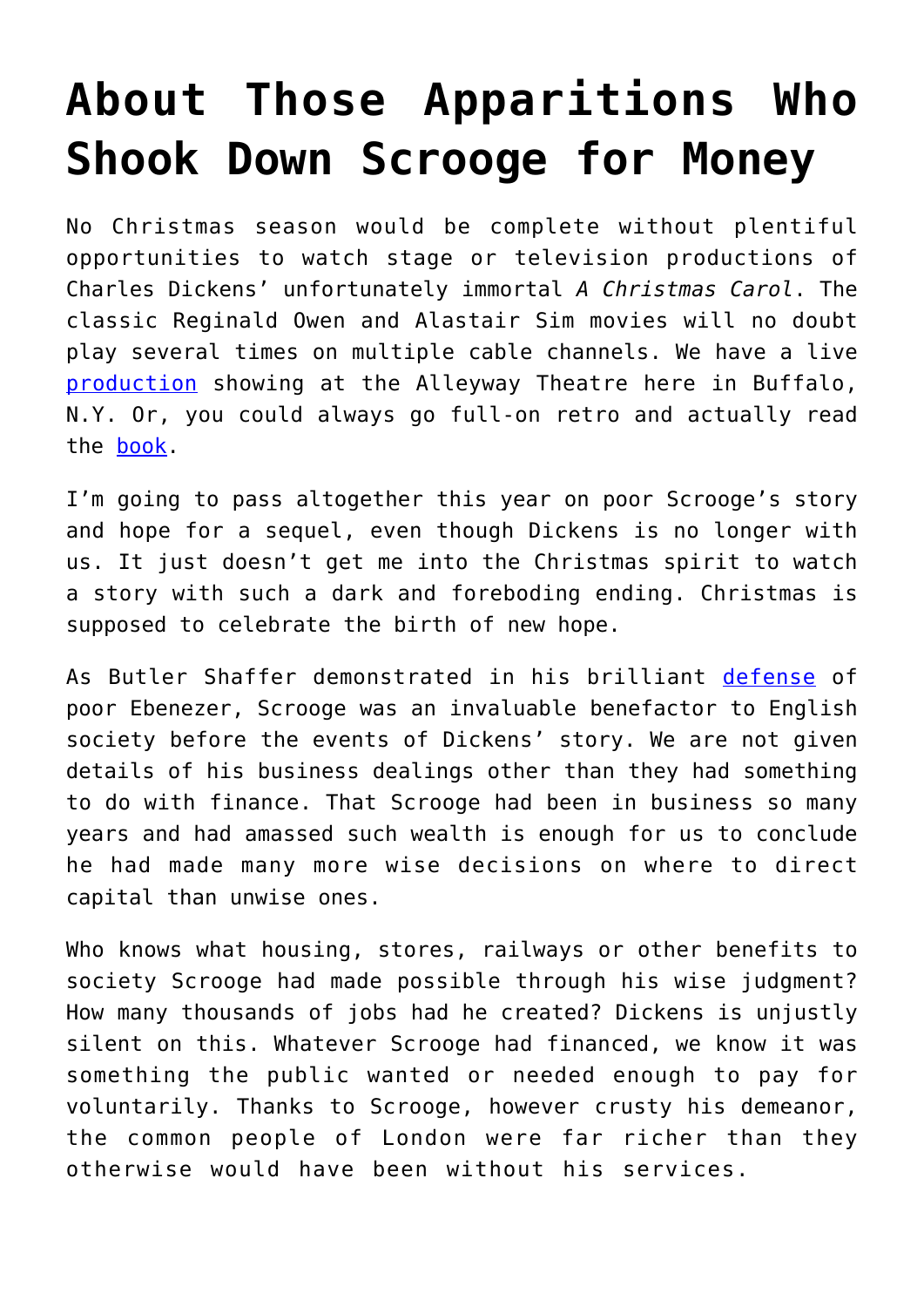His only weakness seems to be sentimentality towards the whiny, presumably mediocre-at-best Bob Cratchett. We know Scrooge was paying Cratchett more than anyone else was willing to or Cratchett would surely have accepted a higher-paying job to put additional funds towards curing Tiny Tim. But we really don't have any evidence anyone else was willing to employ Cratchett at all, at any salary level. Still, we must defer to Scrooge's judgment on this and perhaps even laud him for finding a way to employ a substandard employee without jeopardizing the firm as a whole.

Thus, all was as well as it could have been on December 23. Scrooge's customers were happy, Bob Cratchett was at least employed, thanks to Scrooge, and Scrooge himself was as happy as he could be, considering the ingratitude with which his genius had been rewarded and all the panhandlers constantly shaking him down.

Everything changed on Christmas Eve, when Scrooge was terrorized  $-$  there really is no other word for it  $-$  by three time-traveling, left-wing apparitions. It wasn't enough to frighten an elderly man with the mere appearance of ghosts. They took him on a trip through time, scolding him for supposed mistakes made in the past and blaming him for the misfortunes of others in the present and future. And let's not forget the purpose of this psychological waterboarding. They are not, as Shaffer observes, pursuing Scrooge's happiness, but his money. They are William Graham Sumner's  $A \&$ [B](http://www.swarthmore.edu/SocSci/rbannis1/AIH19th/Sumner.Forgotten.html) conspiring to force  $C$  to relieve the suffering of X. Politicians A & B use the polite coercion of legislation; the spirits make use of more direct and honest threats of violence.

Their plot was successful. Scrooge awoke from his night of terror obviously out of his senses and began making one poor financial decision after another. Perhaps buying the largest turkey in the local shop could be excused on Christmas Day. But then, without any evidence of improvement in performance,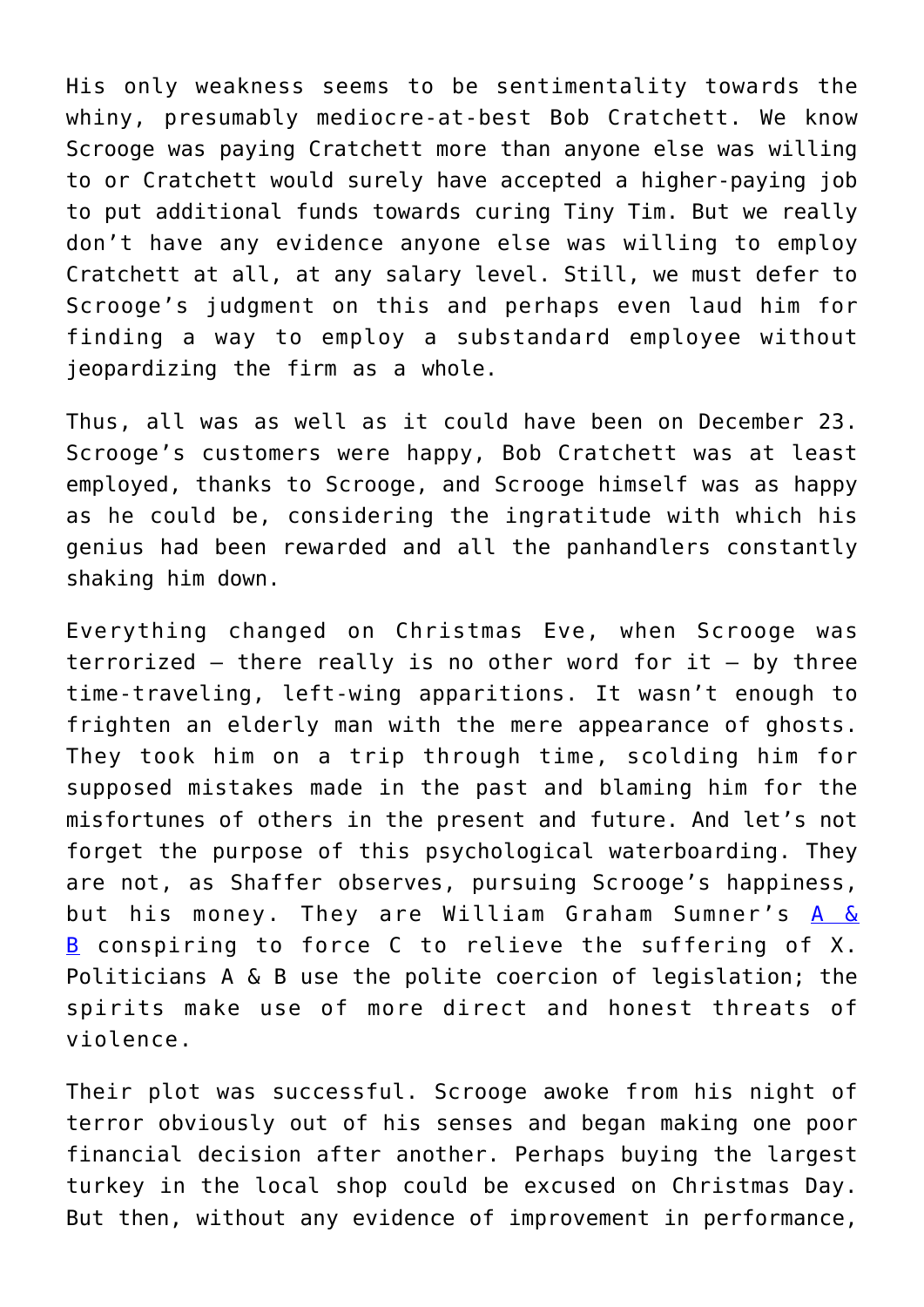he raised Bob Cratchett's salary and promised to take on the Cratchett family's medical expenses.

After that, we are told Scrooge was "transformed" completely, which we can only interpret to mean he no longer made the kind of decisions that had previously benefited so many. We are told Scrooge's subsequent behavior was so foolhardy that some people laughed at him. But even this wasn't enough to snap him out of the permanent delirium with which the spirits had inflicted him.

The story ends on that foreboding note. We are told Scrooge never again returned to the prudent decision-making that had brought on the supernatural terror attack on Christmas Eve. We have to assume the "transformed" Scrooge eventually went out of business, perhaps solely due to overpaying Cratchett, who is 50% of his labor force, perhaps due to the cumulative effect of the many unwise decisions we are told continued afterwards.

Not only was Tiny Tim's medical care cut off, but the whole Cratchett family was rendered destitute and starving. As Scrooge had already been paying Cratchett more than anyone else was willing to, even before the imprudent raise, we have to assume Cratchett made less after Scrooge went out of business than he did at the beginning of the story, if he convinced anyone to employ him at all.

Worse even than the misfortune that befell Scrooge, Cratchett and Tiny Tim was the misfortune visited upon society as a whole. How many profitable ventures were never financed, both before and after Scrooge went out of business from investing with his heart instead of his head? How many future jobs were destroyed and children of unemployed fathers left sick and hungry?

Certainly, this horror story would be better told on Halloween than Christmas. Christmas is a hopeful holiday, celebrating